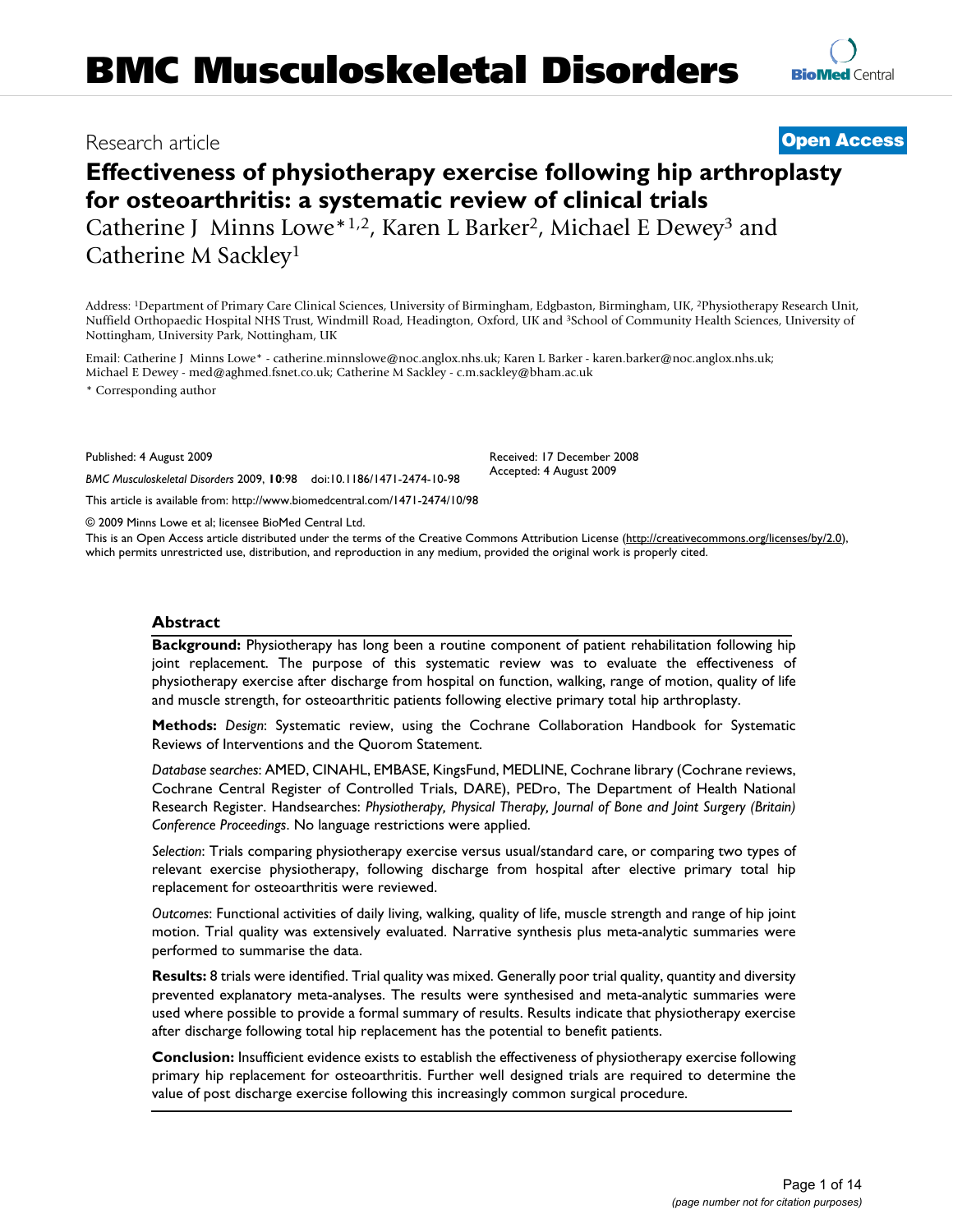# **Background**

Osteoarthritis is the commonest cause of disability in older people [1]. Prevalence figures for hip osteoarthritis range from 7–25% in people aged over fifty five [2] with over 70% of sufferers experience pain and limitations in performing activities of daily living, such as mobility outside the home [3]. Effective treatment exists for end-stage disease in the form of joint arthroplasty [4]. The number of primary total hip replacements procedures for osteoarthritis continues to rise steadily with 51,981 procedures reported for England and Wales in 2006 [5]. Traditionally, physiotherapy has been a routine component of patient rehabilitation following hip joint replacement. Due to the introduction of initiatives such as integrated care pathways, the length of hospital stay following joint replacement surgery has markedly and rapidly decreased [6], with the duration period for post operative in-patient physiotherapy being reduced. For patients without incapacitating systemic or life threatening disease the average length of stay in hospital between 2003–2006 was 7.4– 8.9 days in England and Wales [6]. It is known that impairments and functional limitations remain a year after surgery [7] so the effectiveness of post discharge physiotherapy upon functional ability after hip replacement is a valid question. Current uncertainty regarding effectiveness makes it difficult for primary care commissioning organisations to determine whether to provide a post discharge physiotherapy service to patients, for primary health care practitioners advising patients regarding follow up after discharge and for patients making decisions about their own health care. Several general reviews of the literature surrounding rehabilitation following hip joint replacement exist [7-9] and one recent review, limited to Medline and Cochrane databases, for literature regarding physical training before and after hip and knee arthroplasty [10]. This narrative review was date limited (1996–2006), did not include physiotherapy/physical therapy as a search term, did not search other databases likely to contain allied health professional research records and did not identify the majority of trials included in this review. Since Dauty et al (1997) [10] considered physical training rather than physiotherapy practice there have not been, as yet, any systematic reviews exploring the effectiveness of post discharge physiotherapy following hip joint replacement surgery. We aimed to review, systematically, randomised controlled trials in order to answer the following question 'To what extent is post discharge physiotherapy exercise effective, in terms of improving function, quality of life, mobility, range of hip joint motion and muscle strength, for osteoarthritic patients following elective primary unilateral total hip arthroplasty?'

# **Methods**

# *Ethical Approval*

The Oxford Local Research Ethics Committee awarded approval for this study (AQREC No: A03.018).

#### *Searching*

In March 2005 and April 2007 we identified clinical trials by simultaneously searching AMED (from 1985), CINAHL (from1982), EMBASE (from1974), KingsFund Database (from1979) and MEDLINE (from 1966). The Cochrane library, PEDro physiotherapy evidence database and The Department of Health National Research Register were also searched. In July 2005 and April 2007 we hand searched *Physiotherapy* (1985–March 2007 inclusive), *Physical Therapy* (1985–April 2007 inclusive) to double check for trials. The conference proceedings in the *Journal of Bone and Joint Surgery (Britain)* (1985–2006 inclusive) were also handsearched, as were the reference lists of included trials. The location of Physiotherapy trials is difficult therefore, although time consuming, multiple general searches were considered the optimum location method. This review is part of a series with both knee and hip search terms being included. Searches are summarised in Table 1. No language restrictions were applied. Professional translation of non English language articles was obtained using a translation service familiar with medical terminology.

#### *Selection*

We sought prospective comparative clinical trials of patients undergoing total hip replacement for osteoarthritis who received a physiotherapy exercise rehabilitation intervention following discharge from hospital post-operatively. We used broad definitions of "physiotherapy" and "exercise" to include any exercises or exercise programme advised or provided by physiotherapists/physical therapists during the rehabilitative period after discharge from hospital after surgery occurring in the out patient, community or home setting. This is not to say other forms of exercise are considered lesser in any way, only that our area of interest was physiotherapy practice. Trials were included if they compared a physiotherapy intervention versus usual or standard care or compared two different types of relevant physiotherapy intervention. We excluded trials in which the intervention consisted of an electrical adjunct to physiotherapy. Effectiveness outcomes included in trials were measures of functional activities of daily living, walking, self report measures of quality of life, muscle strength and range of hip joint motion. As most trials use functional measures, which include pain, rather than specific pain outcomes, it was not considered possible to include pain as a separate effectiveness outcome. Study eligibility was assessed and agreed by two reviewers (CML and CS).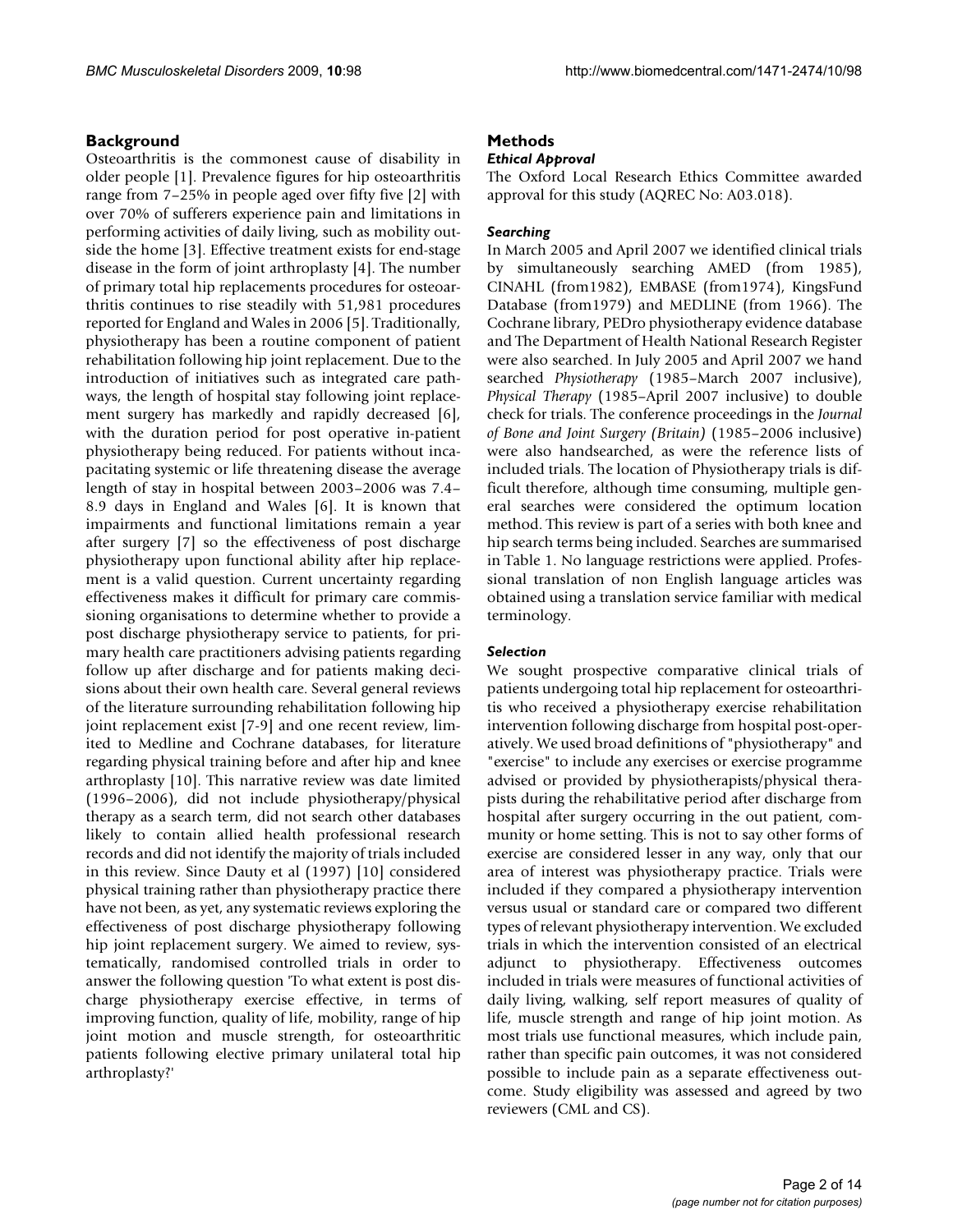| Source                                                                                          | Searches and Search Terms                                                                                                                                    | Mar-Jul 2005 Hits*<br>(number of new relevant records) | 2005-April 2007 Hits*<br>(number of new relevant records) |
|-------------------------------------------------------------------------------------------------|--------------------------------------------------------------------------------------------------------------------------------------------------------------|--------------------------------------------------------|-----------------------------------------------------------|
| KA24:<br>AMED 1985 -<br><b>CINAHL 1982-</b><br>EMBASE 1974-<br>Kingsfund 1979-<br>MEDLINE 1966- | I. "hip" OR "knee"<br>(whole document)<br>AND "replacement" OR<br>"arthroplast\$" (whole document)<br>AND "rehabilitation" AND "trial\$"<br>(whole document) | 587 (25)                                               | 180(0)                                                    |
|                                                                                                 | 2. "hip" OR "knee"<br>(whole document)<br>AND "replacement" OR<br>"arthroplast\$" (whole document)<br>AND "rehabilitation" AND "trial\$"<br>(title)          | 118(11)                                                | $\vert$ (0)                                               |
|                                                                                                 | 3. "hip" OR "knee"<br>(whole document)<br>AND "replacement" OR<br>"arthroplast\$" (whole document)<br>AND "physiotherapy" AND<br>"trial\$" (title)           | 2(0)                                                   | 4(0)                                                      |
|                                                                                                 | 4. "hip" OR "knee"<br>(whole document)<br>AND "replacement" OR<br>"arthroplast\$" (whole document)<br>AND "physiotherapy" (title)                            | 39(0)                                                  | 14(0)                                                     |
|                                                                                                 | 5. "hip" OR "knee"<br>(whole document)<br>AND "replacement" OR<br>"arthroplast\$" (whole document)<br>AND "physical therapy" (title)                         | 43 (8)                                                 | 15(0)                                                     |
|                                                                                                 | 6. "hip" OR "knee"<br>(whole document)<br>AND "replacement" OR<br>"arthroplast\$" (whole document)<br>AND "home programme" (title)                           | 2(0)                                                   | 1(0)                                                      |
|                                                                                                 | 7. "hip" OR "knee"<br>(whole document)<br>AND "replacement" OR<br>"arthroplast\$" (whole document)<br>AND "home programme"<br>(whole document)               | 22(2)                                                  | 27(0)                                                     |
|                                                                                                 | 8. "hip" OR "knee"<br>(whole document)<br>AND "replacement" OR<br>"arthroplast\$" (whole document)<br>AND "occupational therapy"<br>(whole document)         | 35(0)                                                  | 3(0)                                                      |
|                                                                                                 | 9. "hip" OR "knee"<br>(whole document)<br>AND "occupational therapist\$"<br>(title)                                                                          | 0(0)                                                   | 3(0)                                                      |
| Cochrane library:<br>Cochrane reviews<br><b>CCRCT DARE</b>                                      | I. Browsed by topic<br>musculoskeletal<br>Search narrowed osteoarthritis                                                                                     | 9                                                      | П                                                         |

Search narrowed rehabilitation

# **Table 1: Search Strategy for Systematic Review.**

Page 3 of 14 *(page number not for citation purposes)*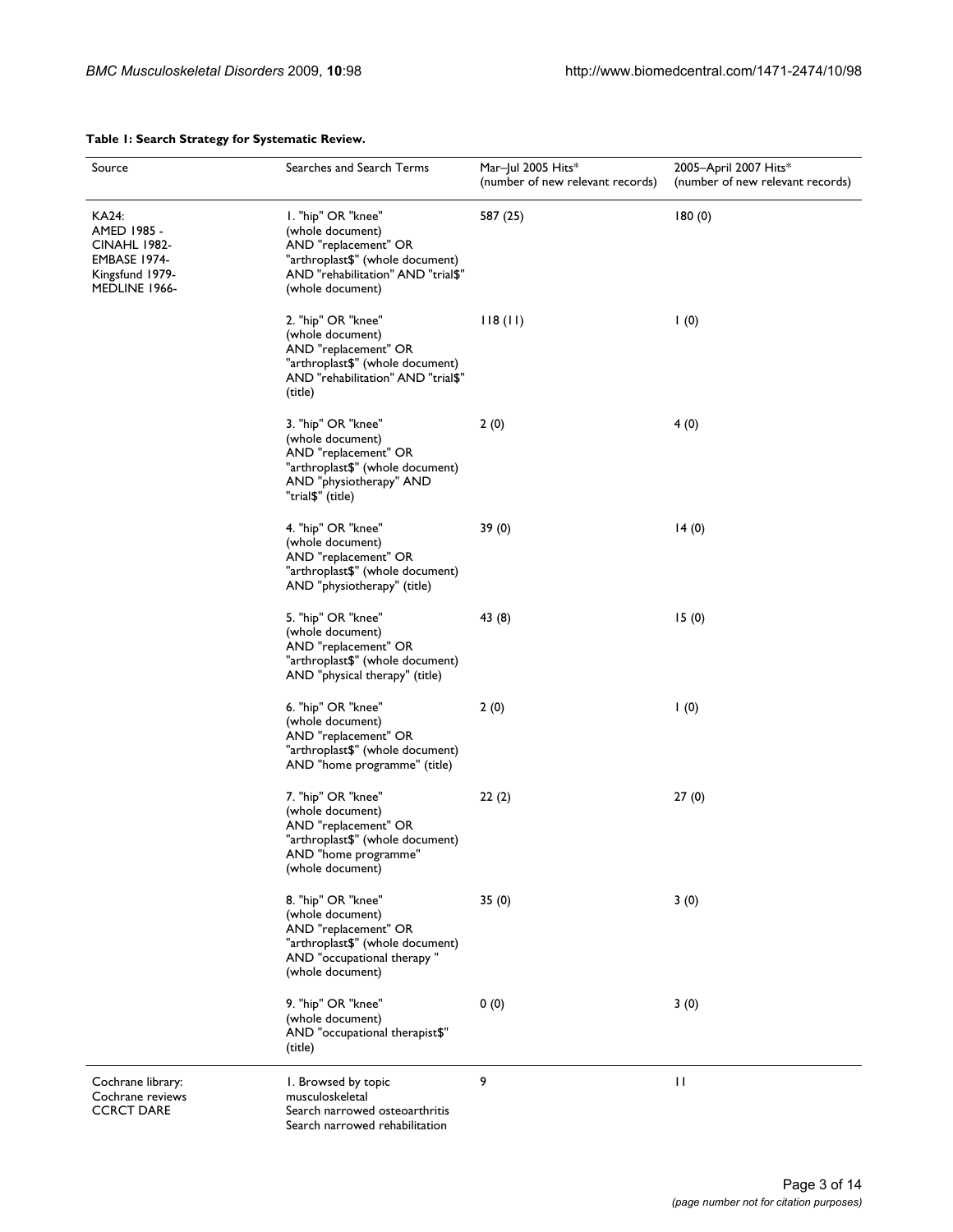|                                              | 2. General search term "joint<br>replacement"      | 80         | 18      |
|----------------------------------------------|----------------------------------------------------|------------|---------|
| PEDro physiotherapy evidence<br>database     | I. "joint replacement AND<br>rehabilitation"       | $\mid (0)$ | 17(0)   |
|                                              | 2. "joint replacement"                             | 5(0)       | 45 (0)  |
| Dept of Health National Research<br>Register | I. "joint replacement AND<br>rehabilitation"       | 0          | 19(1)   |
|                                              | 2. "joint replacement AND<br>physiotherapy"        | 7          | 9(0)    |
|                                              | 3. "joint replacement AND<br>exercise"             | 2(0)       | 6(0)    |
|                                              | 4. "joint replacement AND<br>physical therapy"     | 3(0)       | 5(0)    |
|                                              | 5. "joint arthroplasty AND<br>physiotherapy"       | 0          | 0       |
|                                              | 6. "joint arthroplasty AND<br>rehabilitation"      | 2(1)       | 2(0)    |
|                                              | 7. "joint replacement AND<br>occupational therapy" | 5(0)       | 5(0)    |
| Physiotherapy                                | Key journal - Hand search of<br>contents pages     | Nil new    | Nil new |
| Physical Therapy                             | Key journal – Hand search of<br>contents pages     | Nil new    | Nil new |
| JBJS [Br]                                    | Hand search of all conference<br>proceedings       | 2 new      |         |
| Reference lists                              | Hand searching of papers included<br>in the review | I new.     |         |
| Totals                                       |                                                    | 965 (50)   | 386 (2) |

#### **Table 1: Search Strategy for Systematic Review.** *(Continued)*

\* Numbers following use of removal of duplicates commands when available.

#### *Validity assessment, data abstraction and quality assessment*

We developed and piloted a data extraction form, using quality indicators from the CONSORT statement [11] and the CASP guidelines [12] (Table 2). Similar analysis of individual quality components is a previously used approach within physiotherapy reviews [13,14] and is advocated to avoid known problems associated with existing composite scores [15]. Items could be marked as yes, no, unclear or partial. Items were only marked as yes if they fully and explicitly met the detailed criteria laid out in the CONSORT standards [11]. Two non English language trials were identified and translated, one of which was written up in summary form rather than as a journal paper and could not be included in this assessment of quality for the review [16]. Two reviewers independently extracted the data (CML and KB). KB was masked to the key details of each English language paper and the extent to which masking was successful was assessed. The two non English trials were excluded from this masked monitoring process since the translations arrived in non journal

format after this process was completed. The masking rates were 83.33% for authors, 33.33% for journals, and 100% for author affiliations, funding sources, and study location; all rates were considered successful bar journal of publication. The level of agreement between reviewers, using the component checklist, was 70.45%, (kappa 0.570, intraclass correlation coefficient (2,1) 0.699 (95% CI 0.606 to 0.770).

Any initial disagreements regarding study quality were discussed until consensus was reached. Major disagreement was rare, usually disagreement was the more minor "yes" to "partial/unclear" or "no" to "partial/unclear" and 100% agreement was obtained. A third reviewer (CS) was available in the event of consensus not being reached but in the event this was not required. Where key study details were absent or unclear the authors were contacted for further information.

The quality of the studies evaluated in this review was mixed and generally poor (Table 2) with much relevant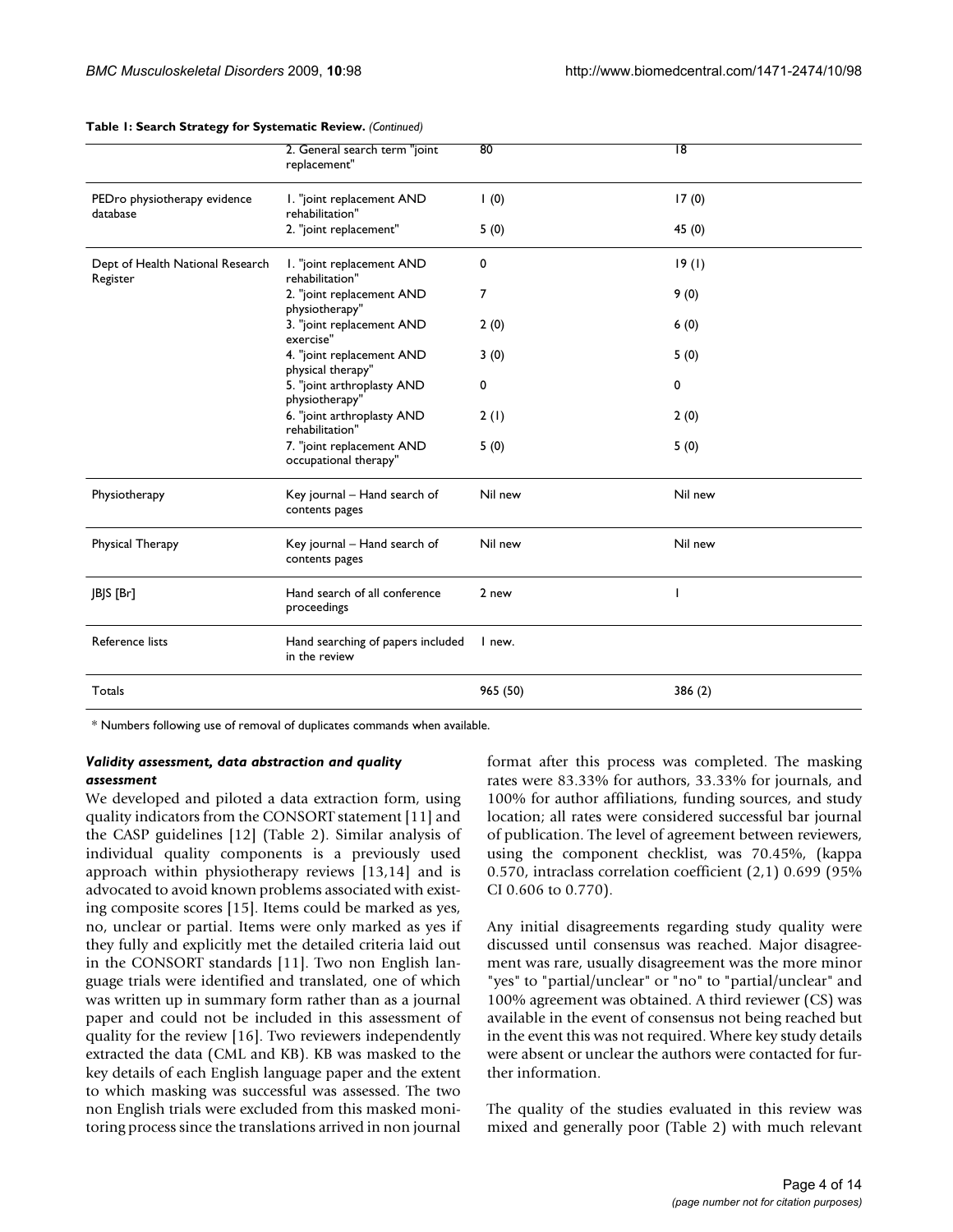| Does the study/author<br>information adequately<br>contain the following: | Jan et al.,<br>2004     | Johnsson et al.,<br>1988 | Nyberg &<br>Kreuter, 2002 | Patterson et<br>al., 1995 | Sashika et al.,<br>1996  | Suetta et al.,<br>2004 | Trudelle-<br>Jackson &<br>Smith 2004 |
|---------------------------------------------------------------------------|-------------------------|--------------------------|---------------------------|---------------------------|--------------------------|------------------------|--------------------------------------|
| Rationale for study                                                       | Υ                       | $\sf Y$                  | Υ                         | Υ                         | $\sf Y$                  | Υ                      | Υ                                    |
| Eligibility criteria                                                      | Υ                       | P                        | Υ                         | Υ                         | Υ                        | Υ                      | Υ                                    |
| Recruitment method                                                        | ${\sf N}$               | ${\sf N}$                | P                         | P                         | $\mathsf Y$              | P                      | Υ                                    |
| Settings and location of<br>study                                         | P                       | P                        | Υ                         | Y                         | P                        | P                      | P                                    |
| Intervention                                                              | $\mathsf Y$             | $\sf P$                  | $\mathsf Y$               | P                         | $\sf Y$                  | P                      | Y                                    |
| Objectives/hypotheses                                                     | P                       | P                        | $\sf N$                   | P                         | P                        | Υ                      | Υ                                    |
| Defined outcome<br>measures                                               | Υ                       | P                        | ${\sf N}$                 | ${\sf N}$                 | P                        | Y                      | Υ                                    |
| Quality enhancers (e.g.<br>multiple observations)                         | Y                       |                          | $\sf N$                   | P                         | ${\sf N}$                | $\sf P$                | Y                                    |
| Sample size<br>determination                                              | Υ                       | ${\sf N}$                | $\sf N$                   | ${\sf N}$                 | P                        | Υ                      | ${\sf N}$                            |
| Randomisation                                                             | Alternately<br>assigned | Υ                        | Alternately<br>assigned   | Assigned by<br>location   | <b>Not</b><br>randomised | Y                      | Y                                    |
| Randomisation<br>sequence generation                                      | Υ                       | ${\sf N}$                | Υ                         | Y                         | $\mathbf{I}$             | Υ                      | Y                                    |
| Allocation concealment                                                    | ${\sf N}$               | N                        | Υ                         | ${\sf N}$                 | ${\sf N}$                | ${\sf N}$              | $\sf N$                              |
| Randomisation<br>implementation<br>methods                                | ${\sf N}$               | ${\sf N}$                | ${\sf N}$                 | $\boldsymbol{\mathsf{N}}$ | $\hbox{\sf N}$           | ${\sf N}$              | ${\sf N}$                            |
| Blinding - participant                                                    | $\overline{\mathsf{N}}$ | ${\sf N}$                | ${\sf N}$                 | ${\sf N}$                 | $\hbox{\sf N}$           | $\hbox{\sf N}$         | Y                                    |
| Blinding - of those<br>administering the<br>intervention                  | $\overline{\mathsf{N}}$ | ${\sf N}$                | ${\sf N}$                 | ${\sf N}$                 | ${\sf N}$                | $\sf P$                | ${\sf N}$                            |

# **Table 2: Quality component checklist and quality evaluation of seven trials included in the review (Kaae** *et al***.,1989 excluded\*).**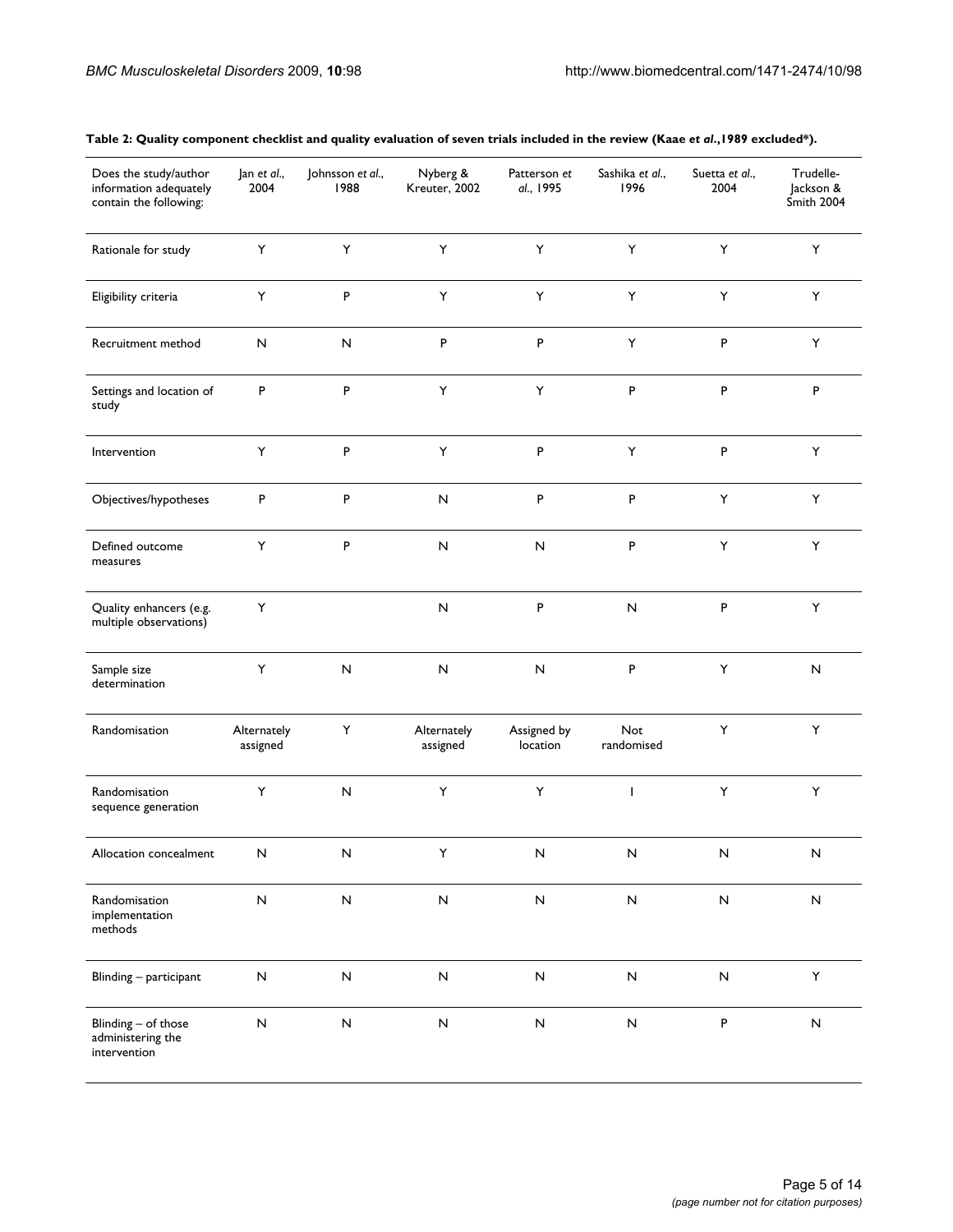| Blinding - outcome/<br>assessments                                                       | Υ            | ${\sf N}$   | Υ                         | Y         | ${\sf N}$                 | Not all blinded | Not blinded                    |
|------------------------------------------------------------------------------------------|--------------|-------------|---------------------------|-----------|---------------------------|-----------------|--------------------------------|
| Statistical methods                                                                      | Υ            | P           | $\sf Y$                   | Y         | ${\sf N}$                 | Υ               | Υ                              |
| Flow of participants<br>through each stage                                               | Υ            | $\mathsf U$ | $\sf Y$                   | ${\sf N}$ | P                         | $\sf P$         | $\mathsf Y$                    |
| Recruitment and follow<br>up dates                                                       | $\mathsf{N}$ | ${\sf N}$   | Υ                         | ${\sf N}$ | ${\sf N}$                 | $\sf P$         | N                              |
| Baseline demographics                                                                    | Υ            | ${\sf N}$   | P                         | Υ         | Y                         | Υ               | Υ                              |
| Numbers analysed<br>(and ITT)                                                            | Υ            | $\mathsf U$ | ${\sf P}$                 | $\cup$    | $\mathsf Y$               | $\sf P$         | Y                              |
| Summary of Results                                                                       | $\, {\sf P}$ | $\sf P$     | ${\sf P}$                 | Υ         | P                         | Υ               | Υ                              |
| Estimated effect sizes                                                                   | ${\sf N}$    | ${\sf P}$   | $\boldsymbol{\mathsf{N}}$ | N         | ${\sf N}$                 | ${\sf N}$       | N                              |
| Precision                                                                                | N            | ${\sf N}$   | ${\sf N}$                 | Y         | ${\sf N}$                 | Υ               | N                              |
| Results for each<br>outcome                                                              | Υ            | Υ           | $\sf Y$                   | Y         | P                         | Υ               | Υ                              |
| Ancillary analyses                                                                       | P            | ${\sf N}$   | $\mathbf{I}$              | ${\sf N}$ | ${\sf N}$                 | ${\sf N}$       | N                              |
| Adverse events                                                                           | P            | P           | Υ                         | ${\sf N}$ | P                         | $\sf N$         | N                              |
| Interpretation                                                                           | $\sf P$      | P           | P                         | P         | ${\sf N}$                 | ${\sf N}$       | P                              |
| Generalisability                                                                         | $\sf P$      | P           | Y                         | $\sf P$   | ${\sf N}$                 | $\mathsf{N}$    | ${\sf N}$                      |
| Results placed into<br>context                                                           | ${\sf P}$    | P           | $\sf P$                   | P         | ${\sf P}$                 | $\sf P$         | P                              |
| Judged to be of sufficient<br>quality for inclusion in<br>explanatory meta-<br>analyses? | ${\sf N}$    | ${\sf N}$   | $\boldsymbol{\mathsf{N}}$ | ${\sf N}$ | $\boldsymbol{\mathsf{N}}$ | Υ               | Y for Oxford<br>hip score only |

#### **Table 2: Quality component checklist and quality evaluation of seven trials included in the review (Kaae** *et al***.,1989 excluded\*).**

**Key**: Y = Yes, included in paper/information to meet CONSORT level standards. N = not provided in paper/information. I = considered inappropriate/impossible.

P = Partially evident in paper/information. U = not fully provided/explained in paper/information and therefore unclear/ambiguous. \*This trial was written up in summary form rather than as a journal paper.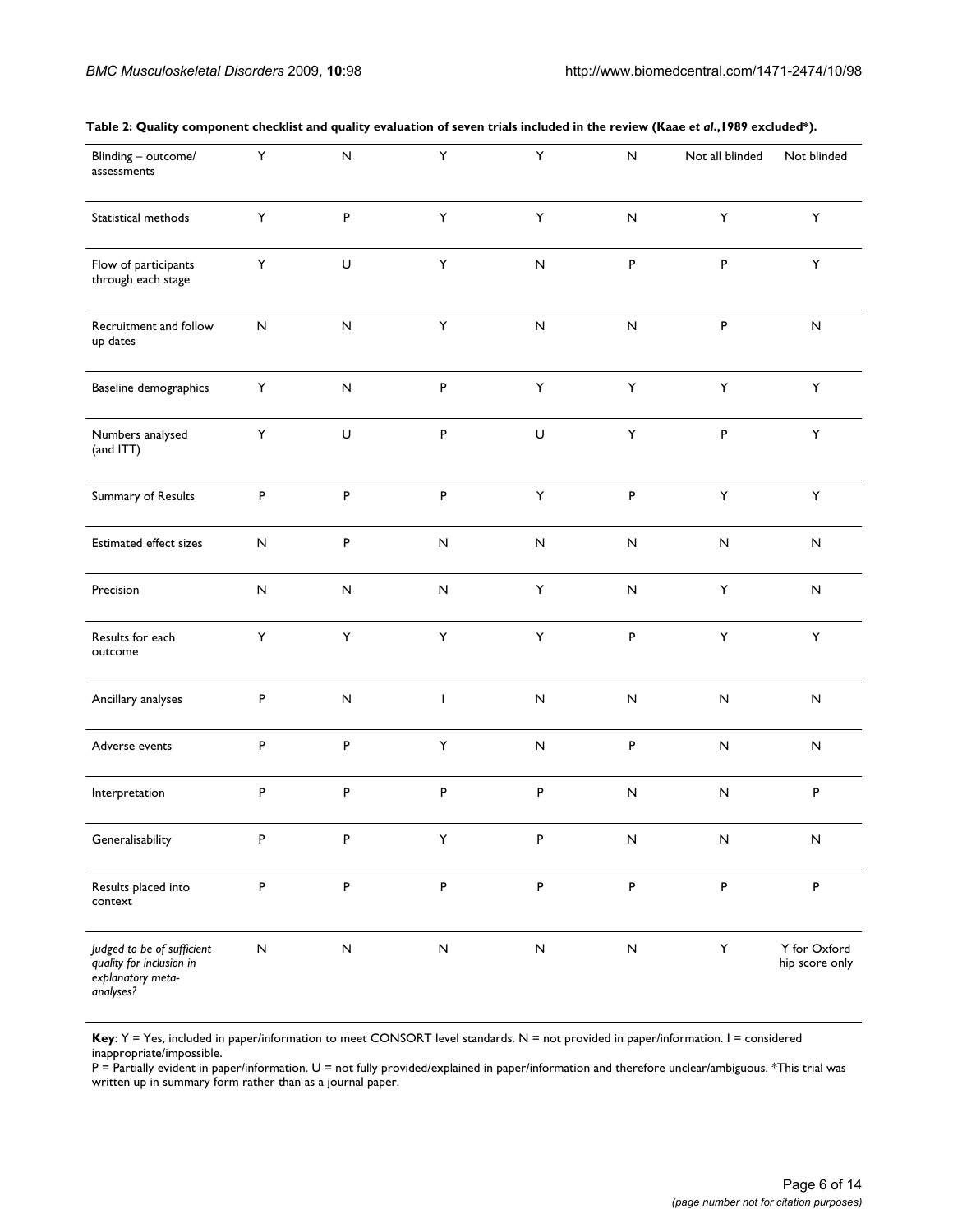information initially missing from papers. Consideration was paid to the likelihood of serious potential bias being created throughout the assessment of quality decision making processes and this was taken into account when assessing individual trials. Only two papers were judged to be of sufficient quality to have been fully able to include in explanatory meta-analyses (with appropriate sensitivity analyses for blinding) if differing outcomes had not prevented these from occurring (Table 2). Problems existed within essential areas of trial quality in some trials. While one trial accurately identified itself as a non randomised trial [17] three others erroneously stated they were randomised trials. Two of these studies alternately assigned participants [18,19] which, since alternation is a non random "deterministic" approach [11], cannot be considered true randomisation. One further study assigned participants upon the basis of where they lived [20], another non random approach. Information provided regarding allocation concealment was inadequate for the majority of trials. Many studies either provided inadequate information regarding whether outcomes were measured by an assessor blinded to treatment allocation [17,21] or stated that such blind outcome measurement could not take place [22,23]. Whilst more recent trials were more likely to provide a justification of sample size, sample sizes were generally small (see Additional file 1) with most trials including fewer than forty subjects  $(range n = 20-58).$ 

# *Quantitative Data Synthesis*

Despite the mixed and generally poor quality of the trials and their diverse outcomes we decided that it would be helpful to present a formal summary of the results where it was possible to perform such summaries. Sufficient data made this possible for both walking speed and hip abductor muscle strength but not function, range of joint motion or quality of life. For walking speed we first synthesised the results within in each study using the methods described by Gleser and Olkin (1994) [24] and we then combined these weighted mean differences to form a conventional fixed effects meta-analytic summary. Because we have no information about the correlation between measures within studies we carried out the analysis assuming a correlation of 0.8 and as a sensitivity analysis also used values of 0.2 and 0.5. For hip abductor muscle strength we carried out a conventional fixed effects analysis using standardised effect sizes. Since it is our object to present a summary rather than to encourage generalisability beyond these studies we neither used random effects nor present a formal assessment of heterogeneity. The assessment of publication bias was felt to be inappropriate due to the small number of trials available for inclusion in the review.

| <b>Reason for Exclusion</b>           | <b>Study</b>                                                                                                                                                                      |
|---------------------------------------|-----------------------------------------------------------------------------------------------------------------------------------------------------------------------------------|
| Not a clinical trial                  | Cullen et al., 1973 [25]<br>Drabsch et al., 1998 [26]<br>Freburger 2000 [27]<br>Lapshin et al., 2002 [28]<br>Richardson 1975 [29]<br>Shih et al., 1994 [30]                       |
| In patient intervention               | Chen et al., 2004 [31]<br>Grange et al., 2004 [32]<br>Hesse et al., 2003 [33]<br>Hughes et al., 1993 [34]<br>Lang 1998 [35]<br>Maire et al., 2004 [36]<br>Munin et al., 1998 [37] |
| Osteopathic manipulation intervention | Licciardone et al., 2004 [38]                                                                                                                                                     |
| Pre operative intervention            | Gursen & Ahrens 2003 [39]                                                                                                                                                         |
| Pre op and post op intervention       | Gilbey et al., 2003 [40]                                                                                                                                                          |
| Apparent multiple trial reports       | Gilbey et al., 2003b [41]<br>Werner et al., 2004 [42]                                                                                                                             |
| Inclusion criteria of injurious falls | Hauer et al., 2002 [43]                                                                                                                                                           |

**Table 3: Studies Excluded from the Review.**

# **Results**

27 potentially relevant studies were identified and screened for retrieval. Of these, a total of 8 studies [16-23] were included in the systematic review. A summary is provided in the flow diagram in Figure 1. Table 3 contains a list of excluded studies [25-43].

# *Study Characteristics*

The characteristics of the studies included in the trial are summarized in a table in Additional file 1. This table provides information regarding the participants, the interventions, the main outcomes and the conclusions reached by the authors.

# *Summary of the Interventions and Comparisons*

Details of the intervention and comparison groups were available from the papers and authors and these are summarised in a table in Additional file 2. The interventions provided to participants in the trials included in this review showed variation. One trial intervention consisted of a home exercise programme [17], one intervention was a home exercise programme with follow up visits to check and progress exercises [23], another also included a home exercise programme but with additional visits and telephone calls where necessary [18]. The exercises incorporated into trials also varied from addressing range of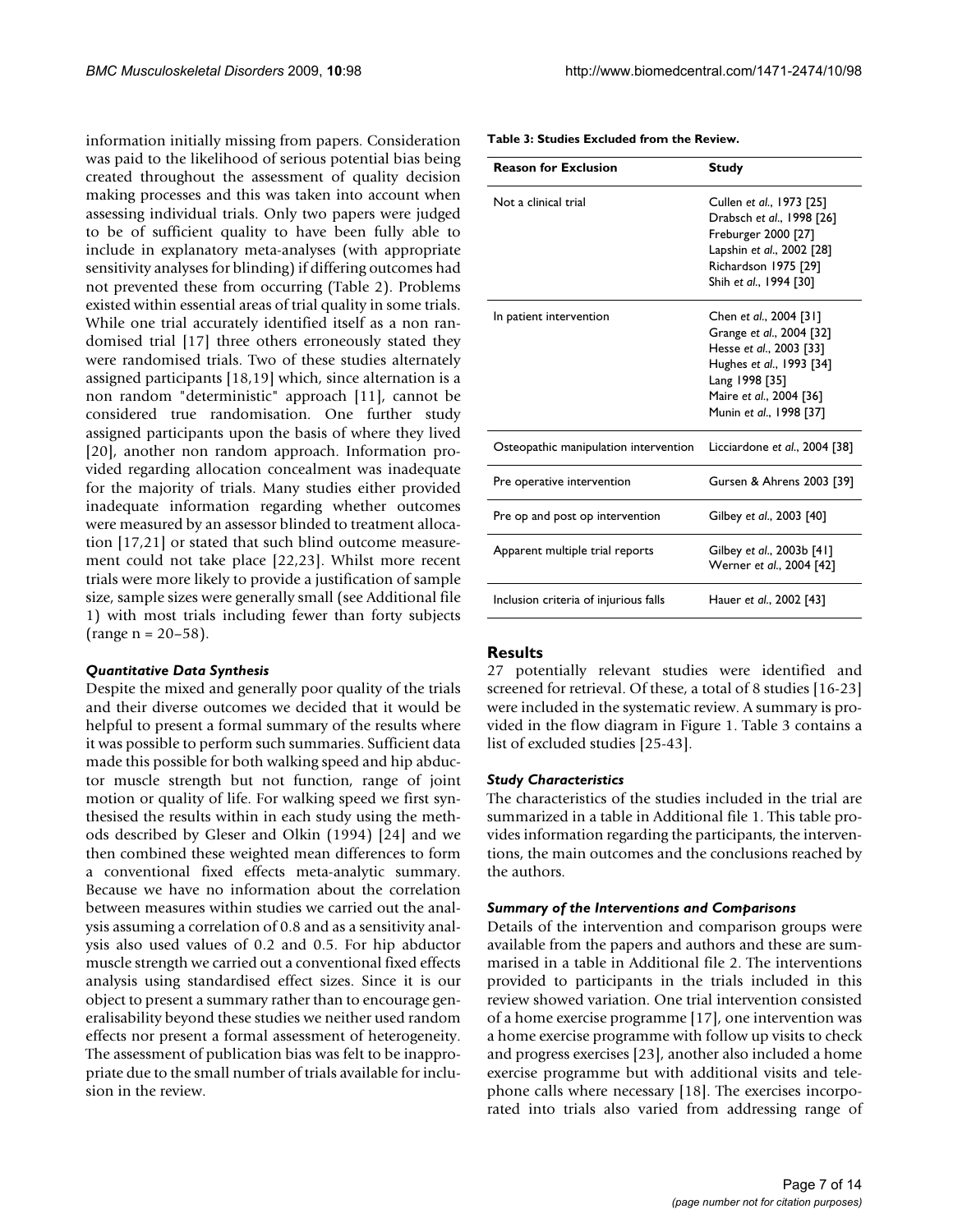

# Figure 1 **Trial Flow diagram to summarise the stages of the systematic review**.

motion and strengthening [17,18] to targeting strength, postural stability and functional exercises [23].

The majority of trial interventions included some form of outpatient physiotherapy. This ranged from aerobic dance routines [20] to individualised physiotherapy treatment [16] to group training [19] to supervised strengthening sessions [22] and supervised exercising sessions plus home exercises [21]. The majority of trials allocated participants to intervention or control groups [16-18,20,21]. Three trials, occurring soon after surgery, compared the intervention group against an intervention based on usual care. These were described as traditional isometric and active range of movement exercises [23], a home exercise programme [19] and standard rehabilitation [22].

The timing of the intervention also varied. Some interventions started soon after surgery [22], and five weeks [16] and eight weeks [19] after discharge from hospital, while others took place up to several years post operatively [17,18].

The duration of interventions provided to trial participants ranged from 5–8 weeks [16,17,21,23] to programmes lasting around three to four months [18-20,22]. The frequency of physiotherapy ranged from daily [16,17,22] to 1–4 times per week [16,19-21,23]. Participants were usually followed up immediately post intervention with no long term follow up, except for Kaae et al, 1989 [16] who additionally included a 6 month follow up (additional file 1).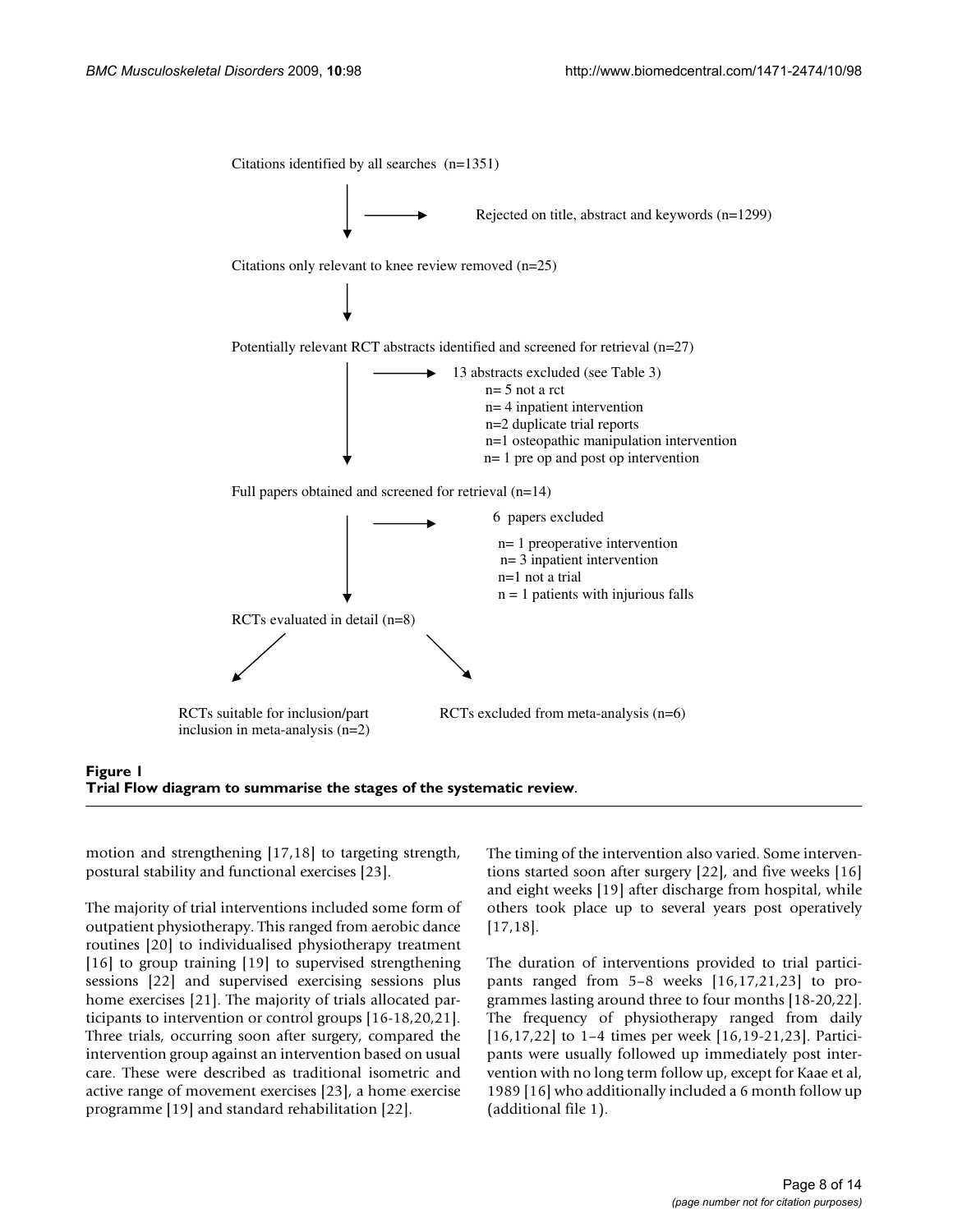# *Self Report measures of Function (5 trials, 190 participants)*

Six studies reported results for functional activity measures [16-19,21,23]. The measures used included the following: The Oxford Hip Score [23], The McMaster Toronto Arthritis Patient Preference Disability Questionnaire (MACTAR) [19], the functional component of the Harris Hip Score [18], Unspecified activities of daily living/patterns of activity self report measures [16,21] and the Japanese Orthopaedic Score [17]. It can be seen that every study measured function differently and we felt that there was too much variety to usefully combine the results in a meta-analytic summary.

Within the individual trials, three demonstrated no observed significant differences between groups [16,19,21] while one trial used the score to describe the group characteristics at baseline [17]. Two recent trials [18,23] showed significant within group differences for the treatment arm only, indicating a treatment benefit within the treatment groups. Trudelle-Jackson and Smith, 2004[23] report a pre-intervention median Oxford Hip Score of 21 (range 15–33) and post-intervention median of 16 (range 12–38) for the treatment arm; Wilcoxon signed-rank test results revealed a significant difference *z* =  $-2.55$ , p = 0.01. Jan et al, 2004 [18] report functional component Harris Hip Score pre and post intervention means for their high compliance group of 11.7 (SD  $\pm$  0.8) and 13.1 (SD  $\pm$  0.6) respectively; Wilcoxon signed-rank test results reported a significant difference at p < 0.05 level. A personal communication from the authors reports the significant results ( $p < 0.05$ ) for the exercise group as a whole; namely a pre intervention mean of 11.8 ( $\pm$  0.8) and post mean of 12.9 ( $\pm$  0.6).

# *Walking (6 trials, 212 participants)*

Some form of walking outcome measurement was used in six trials [16-21] although the means by which walking was measured varied. Mean "comfortable" walking speed over an unspecified time/distance measured in m/sec was measured in one trial [20]. Walking speeds in m/min were provided in two trials [17,18]. Jan et al, 2004 [18] measured fast and free walking speeds on hard and grass surfaces plus free walking speed measured on a spongy surface, whilst Sashika et al, 1996 [17] provided no further details of the test. Maximum walking speeds were provided in two trials [19,21]. Few procedural details were provided by Johnsson et al, 1998 [21] while Nyberg and Kreuter, 2002 [19] measured self selected maximum walking speed in seconds over a 30 m walkway. A twelve minute stamina walking test, without walking aids, on a treadmill was used by Kaae et al, 1989 [16]. In addition, cadence [17] and subjective gait analyses were included in one trial each [16].

The results from these trials are mixed. No significant differences were observed between groups in 2 trials [19,21]. Observed differences between groups were noted in walking stamina by Kaae et al, 1989 [16] and found to be significant in another trial ( $p < 0.05$ ) [20]. In this trial, by Patterson et al, 1995, walking speed (m/sec) changed from a baseline mean of 1.28 (95% CI 1.18 to 1.38) to 1.41 (95% CI 1.31 to 1.51) post intervention for the intervention group and from 1.25 (95% CI 1.14 to 1.36) to 1.20 (95% CI 1.04 to 1.36) for the control group.

In addition, significant differences within interventions groups within a trial were observed within 2 trials [17,18]. Sashika et al, 1996 [17] report significant (p < 0.05) mean changes from 60.1 m/min to 63.6 m/min for group 1 (Table 1), and from 64.4 m/min to 69 m/min for group 2. Control group changes (non significant) were slower throughout from 57.4 m/min to 58.7 m/min. Jan et al, 2004 [18] report significant results for all forms of walking measured within the high compliance subgroup. However, within the exercise group as a whole, significant pre and post intervention differences ( $p < 0.05$ ) were present for fast walking on level ground (pre intervention mean 86.8 m/min,  $SD \pm 8.4$  and post intervention mean 94.6 m/min, SD  $\pm$  16.8) and fast walking on grass (pre intervention mean 77.7 m/min,  $SD \pm 8.1$  and post intervention mean 84.4 m/min, SD  $\pm$  10.2). Free walking and walking on spongy surfaces results were not significant (personal communication).

Figure 2 presents the results of the quantitative analysis of walking speeds. The top part presents the results for each study for each measure considered, and for Sashika et al, 1996 [17] it shows the results of splitting the treatment group (as reported in the publication) as well as that of pooling it. The next part of the figure shows the summarised effect within each study (where appropriate). It is these four effects which are the subject of the meta-analysis. We have assumed that the correlation between each measure within each study was 0.8. The final part of the figure presents our summary values from the meta-analysis. The top one is for a correlation of 0.8 and the other two represent our sensitivity analysis assuming correlations of 0.2 or 0.5. As can be seen the substantive conclusion is similar but the smaller the within study correlation the more striking the overall summary appears and we have therefore chosen the more conservative value for our presentation.

# *Range of joint motion (4 trials, 134 participants)*

Range of motion was used as an outcome measure in four trials [16,17,19,21]. Johnsson et al, 1998 [21] measured passive hip flexion, extension defect, abduction and adduction. Nyberg and Kreuter, 2002 [19] measured passive hip flexion, extension, abduction and internal rota-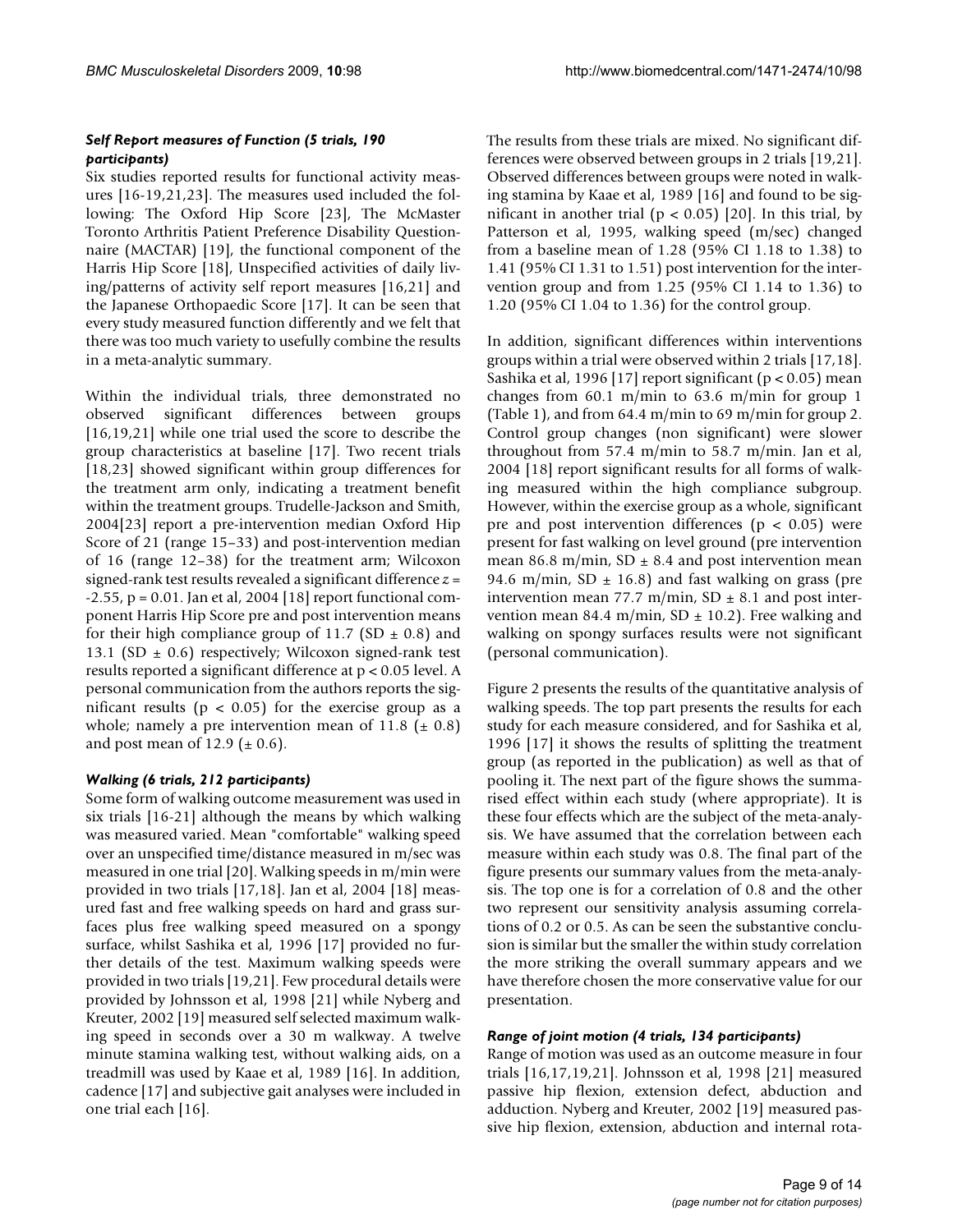|                             | <b>SES</b> | 95%     | CI   |      |        |   |     |   |     |                |
|-----------------------------|------------|---------|------|------|--------|---|-----|---|-----|----------------|
| Study (original data)       |            |         |      |      |        |   |     |   |     |                |
| Jan - level free            | 0.47       | $-0.09$ | 1.02 |      |        |   |     |   |     |                |
| Jan - level fast            | 1.03       | 0.44    | 1.61 |      |        |   |     |   |     |                |
| Jan - grass free            | 0.72       | 0.15    | 1.29 |      |        |   |     |   |     |                |
| Jan - grass fast            | 1.19       | 0.59    | 1.78 |      |        |   |     |   |     |                |
| Jan - sponge free           | 0.55       | $-0.01$ | 1.11 |      |        |   |     |   |     |                |
| Nyberg self speed           | $-0.35$    | $-1.05$ | 0.36 |      |        |   |     |   |     |                |
| Nyberg max speed            | $-0.36$    | $-1.06$ | 0.34 |      |        |   |     |   |     |                |
| Patterson                   | 1.03       | 0.04    | 2.02 |      |        |   |     |   |     |                |
| Sashika group 1             | 0.44       | $-0.60$ | 1.49 |      |        |   |     |   |     |                |
| Sashika group 2             | 0.89       | $-0.19$ | 1.98 |      |        |   |     |   |     |                |
| Sashika groups 1 and 2 0.71 |            | $-0.22$ | 1.64 |      |        |   |     |   |     |                |
| Study (summarised)          |            |         |      |      |        |   |     |   |     |                |
| Patterson                   | 1.03       | 0.04    | 2.02 |      |        |   |     |   |     |                |
| Sashika groups 1 and 2 0.71 |            | $-0.22$ | 1.64 |      |        |   |     |   |     |                |
| Nyberg                      | $-0.35$    | $-1.02$ | 0.31 |      |        |   |     |   |     |                |
| Jan                         | 0.64       | 0.12    | 1.16 |      |        |   |     |   |     |                |
| Summary, r=0.8              | 0.42       | 0.07    | 0.77 |      |        |   |     |   |     |                |
| Summary, r=0.2              | 0.51       | 0.25    | 0.78 |      |        |   |     |   |     |                |
| Summary, $r=0.5$            | 0.47       | 0.15    | 0.79 |      |        |   |     |   |     |                |
|                             |            |         |      |      |        |   |     |   |     |                |
|                             |            |         |      | $-1$ | $-0.5$ | 0 | 0.5 | 1 | 1.5 | $\overline{c}$ |

# **Figure 2 Meta-analytic summary for walking speed**. Figure provides standardised effect sizes plus 95% confidence intervals.

tion using a goniometer for all measurements. Kaae et al, 1989 [16] provide few details regarding measurement. Sashika et al, 1996 [17] evaluated hip range of motion finding that hip flexion did not improve significantly within any groups. No significant differences between groups for hip joint range of motion were reported in the remaining three trials [16,19,21] and the lack of reported data prevented a useful meta-analytic summary.

# *Muscle strength (6 trials, 207 participants)*

Muscle strength was used as an outcome measure in six trials [16-18,21-23] and, once again, methodologies varied. Isometric quadriceps muscle force measurements, measured using dynamometry, were obtained by Suetta et al, 2004 [22], who used a maximal voluntary contraction approach, and Sashika et al, 1996 [17], who measured hip abductor maximal isometric torque. Johnsson et al, 1998 [21] also measured isometric muscle strength, of hip flexors, extensors, abductors and adductors and knee extensors and flexors, but used a different approach incorporating a strain gauge. Jan et al, 2004 [18] again

used dynamometry, this time to measure isokinetic hip abductor, flexor and extensor muscle strength. Trudelle-Jackson and Smith, 2004 [23], used a BEP-IIIa force transducer and measured hip flexor, hip extensor, hip abductor and knee extensor muscle strength via a "make test". Finally both Kaae et al, 1989 [16] and Sashika et al, 1996 [17] used manual muscle testing.

In summary, no differences between groups were observed in 2 studies [16,21]. Statistically significant differences ( $p < 0.05$ ) between and within groups were observed in one study [22]. Baseline quadriceps isometric strength mean values (operated leg) were 122.9 Nm (SE  $\pm$ 17.2) for the intervention group and 119.2 ( $SE \pm 15.9$ ) for the standard rehabilitation group. At 12 weeks these values had changed to 119.2 Nm ( $SE \pm 17.8$ ) for the intervention group and 117.4 (SE  $\pm$  13.8) for the standard group. Between group significant differences ( $p < 0.05$ ) were also present for vastus lateralis mean average voltages, using EMG, again in favour of the intervention group. Within group significant differences were also observed within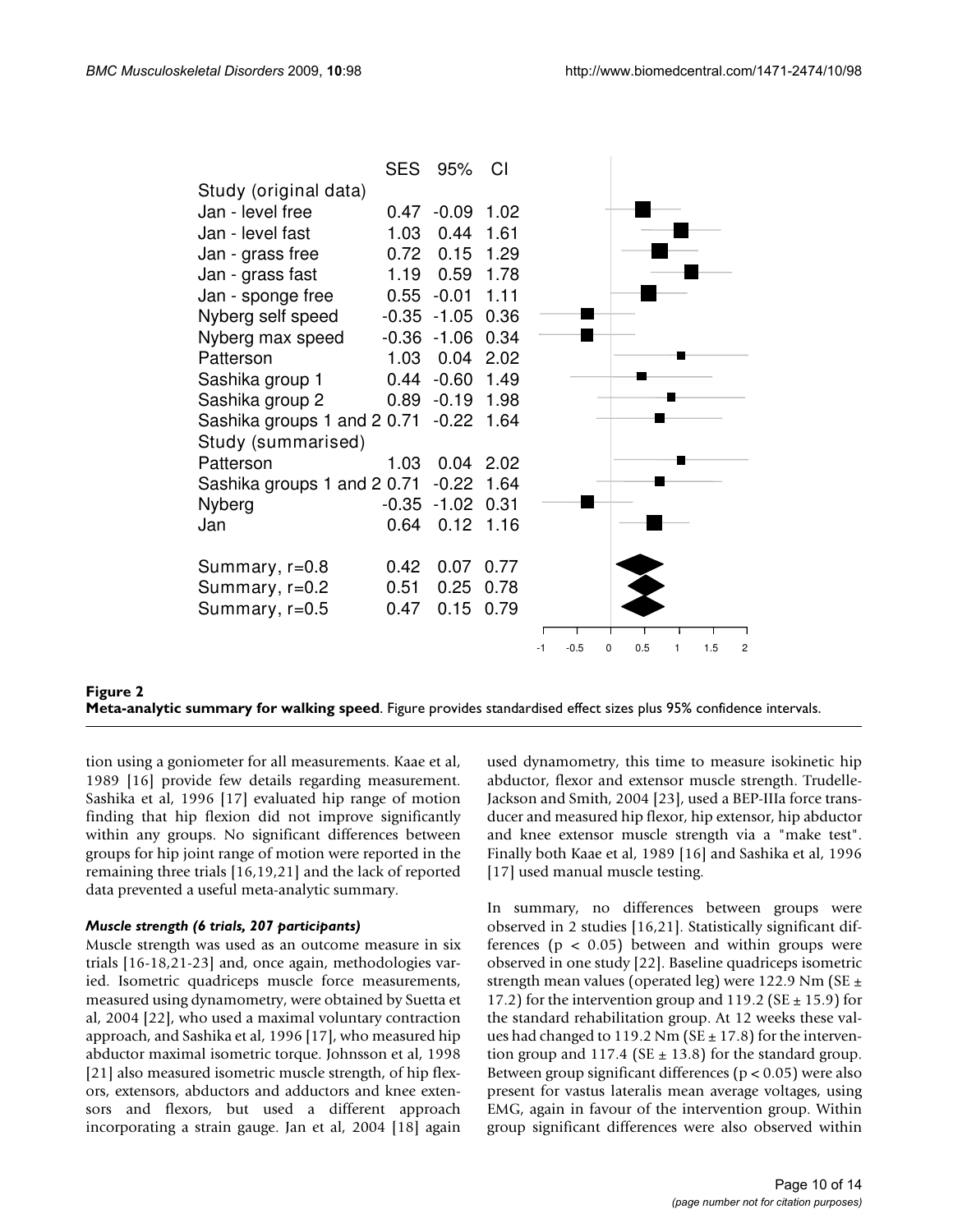the intervention group for contractile rapid force development (26–45% increase  $p < 0.05$ ) and contractile impulse  $(27-32\% \text{ p} < 0.05)$ .

In addition, statistically significant differences, within intervention groups, were observed in 2 studies [18,23]. Trudelle-Jackson and Smith, 2004 [23] report muscle strength (Nm) percentage change from baseline to post intervention. Within the intervention group, hip flexors = 24.4%, hip extensors =  $47.8$ , hip abductors =  $41.2\%$  and knee extensors = 23.4%; all statistically significant changes (p < 0.05) which demonstrated improved muscle strength. Whereas no significant differences occurred within the control group; hip flexors = 7.2% change, hip extensors =  $3.6\%$ , hip abductors =  $3.3\%$  and knee extensors = 1%. Jan *et al* (2004) [18] demonstrated hip abductor, flexor and extensor muscle strength (operated side) to be significantly different (p <0.05) between pre and post intervention time points within the exercise group but not within the control group (personal communication). Hip abductor mean values were 53.5 Nm (SD  $\pm$  18.4) pre intervention and 59.9 (SD  $\pm$  18.2) post intervention for the intervention group and  $55.7$  (SD  $\pm$  17.7) and 52 (SD  $\pm$  21) for the control group. Hip flexor strength was 49.2 Nm (SD  $\pm$  19.2) pre intervention and 54.5 (SD  $\pm$  17) post intervention within the intervention group and 54.2 (SD  $\pm$  22.5) and 50.8 (SD  $\pm$  21.2) within the control group. Hip extensor mean values were 71.4 Nm (SD  $\pm$  23.4) pre intervention and 76.1 (SD  $\pm$  24.9) post intervention for the intervention group and  $74.8$  (SD  $\pm$  31.1) and 72.5 (SD  $\pm$  24.2) for the control group. When the results were further broken down to reflect high and low compliance subgroups [18], both operated and non operated sides demonstrated significantly different pre and post intervention values within the intervention group.

Figure 3 presents the results of the quantitative analysis of hip abductor muscle strength for studies including sufficient data. The summary suggests that physiotherapy exercise shows promise in increasing hip abductor strength for this patient group. There were insufficient studies including hip extensor and hip flexor strength to make metaanalytic summaries useful for these muscle groups.

# *Quality of Life (1 trial, 55 participants)*

A 0–100 mm visual analogue scale to measure quality of life was used in one trial [19]. No significant differences between the groups were demonstrated.

# **Discussion**

# *Summary of principal findings*

This systematic review finds that it is not yet possible to establish the extent to which post discharge physiotherapy exercise is effective, in terms of improving function, quality of life, mobility, range of hip joint motion and muscle strength, for osteoarthritic patients following elective primary unilateral total hip arthroplasty. The diversity and lack of available trials plus the unsatisfactory quality of existing trials prevent a definitive answer at this time. Trials provided mixed results and it would also be wrong to conclude at this time that post discharge physiotherapy is ineffective, especially since the meta-analytic summaries of the data indicate promising potential benefit.

# *Strengths and weaknesses of review procedures*

The reviewers believe the search strategy to be comprehensive and to have been successful in locating relevant trials for inclusion in the review. Physiotherapy literature remains a difficult area to search, with numerous bibliographic data bases and un-indexed journals [44] and while every attempt was made to identify studies it is possible other studies exist. However, this review remains the most comprehensive to date. The two non English lan-





**Figure 3** 

**Meta-analytic summary for hip abductor muscle strength**. Figure provides standardised effect sizes plus 95% confidence intervals.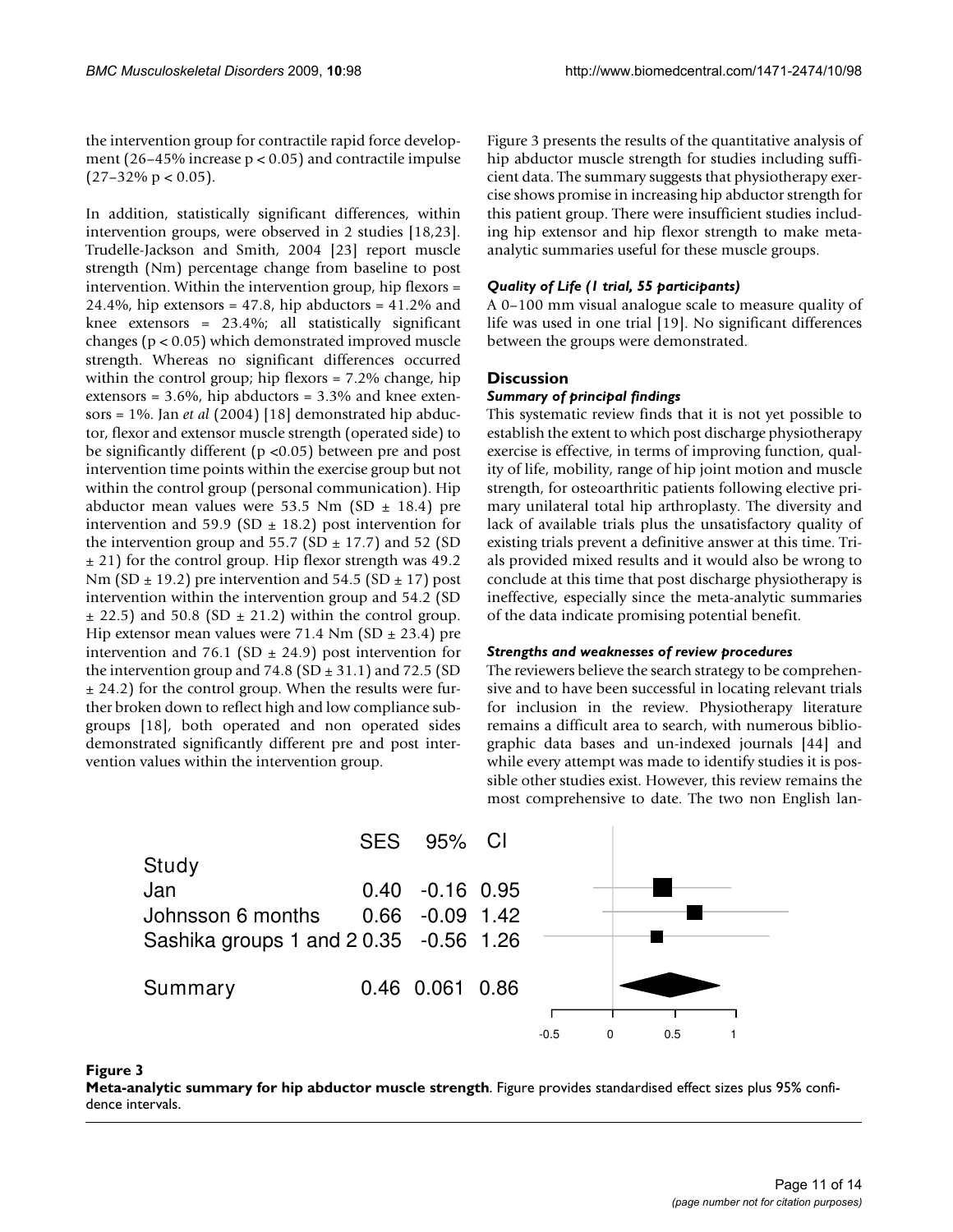guage trials identified in the literature search were professionally translated to allow full inclusion and to prevent the introduction of language bias [45,46].

The quality of trials was mixed and generally poor. The trials included in the review spanned nearly thirty years and it was noticeable that the more recent trials reported necessary information more clearly and comprehensively than trials published many years previously. This may not be a reflection on the quality of earlier trials as such, rather it may be that reporting habits and editorial requirements have altered and improved over recent years, particularly since the introduction of the CONSORT statement. Similarly, more recent trials were more likely to justify their sample sizes and comment upon the power of their studies than earlier ones. The literature search for this review included trials up to April 2007 and is considered up to date.

There were no apparent problems with the data extraction processes used in this review. Although many quality checklists and scales exist, there is no accepted "gold standard" score; component approaches are often preferred since the wide variety of scores and weighting systems available mean that the same trial may score as both high quality and low quality depending on which score is used [15]. Additionally, many scoring systems downgrade the quality rating of a trial if it is not double blinded. For many physiotherapy trials, such as those in this review, it is inevitable that patients and therapists know whether they are receiving the physiotherapy intervention or the control and this is not an indication of low/high trial quality. For these reasons, as previously [14], we used a component approach although we accept this is a controversial area of debate.

The independent reviewers showed good percentage agreement with each other and moderate agreements when using Cohen's kappa [47] and the Intraclass Correlation Coefficient [48]. This level of initial agreement was considered acceptable since interpretation of some checklist items, such as generalisability and overall evidence, can be subjective. Following discussion both reviewers were in full agreement for all items for all papers.

Where possible, a comprehensive description of trials interventions has been presented for the majority of trials (additional file 2). It was not possible to obtain such details for all trials, particularly early trials where it was not possible to track down author contact details. As is often the case with physiotherapy trials [49], the studies are small with 282 participants in eight studies. The number of available studies, and their size and quality, does limit this review. It is perhaps surprising that so few published trials exist for such a common and longstanding area of physiotherapy practice. This would seem to be partially attributable to the general lack of rehabilitation research undertaken on orthopaedic surgery patients post discharge, rather than hip replacement patients per se, since a recent search for knee replacement trials by the authors revealed a similar lack of trials [14].

It was not possible to include pain as a main outcome in this review since the studies identified in this review did not tend to measure pain as a specific outcome. This does not mean that pain is considered unimportant. Some available functional measures include a pain subscale while others, such as the Oxford hip score, include pain as a component within the score. The influence of pain on the performance of objective measures also needs to be considered. However, the means by which pain is measured may, as in this review, make pain difficult to explore systematically across studies.

We have tried to summarise the data fully, using metaanalytic summaries where the data enabled us to do so appropriately [24] (Figures 2, 3). These figures are intended to helpfully summarise the data only; we emphasise that the mixed quality and diversity of trials in this review prevented explanatory meta-analyses from being undertaken, since the results would risk being misleading or erroneous, and we do not intend these figures to be interpreted in this way.

# *Clinical implications*

This review cannot remove the current uncertainty regarding post discharge physiotherapy for this patient group, although it is useful in summarising the current available research, in highlighting the lack of existing evidence and demonstrating the need for such evidence to be obtained. Commissioning organisations, health care practitioners and patients still lack conclusive evidence regarding effectiveness when deciding whether to provide/attend post discharge physiotherapy following elective primary hip replacement for osteoarthritis. A systematic review including meta-analyses for a similar question following knee replacement [14] provided support for the use of physiotherapy functional exercise interventions following discharge to obtain short term benefit to patients following elective primary knee arthroplasty. Whilst differences between suitable activities and rehabilitation following joint replacement are recognised for knee and hip patients, many similarities remain [9] and these results contribute to the argument for further trials for hip replacement patients being necessary.

# *Future directions*

The three trials incorporating home exercise programmes [17,23,23] demonstrated pre-post intervention differences within the intervention groups but not in the con-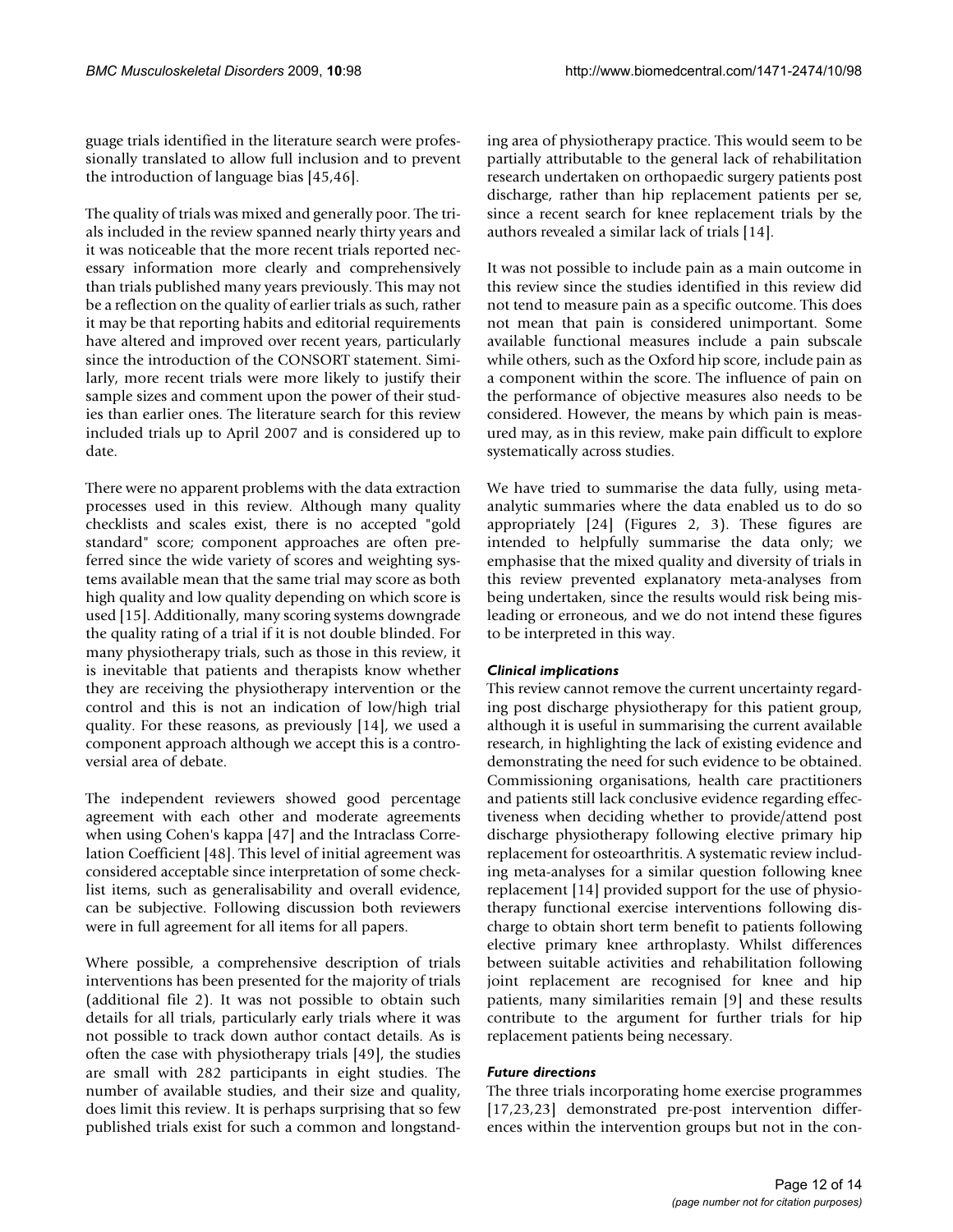trols. These trials were for participants who had had their hip replacements some time previously rather than for people recently discharged from hospital. Trials comparing differences between groups would be valuable. As would research to explore the optimum time-point at which to offer any additional post discharge physiotherapy exercise intervention to patients. The trials which included out-patient individual or group training following discharge tended to report between group differences with generally negative results [16,19,21] however the temptation to count up the number of these negative trials, rather than await future high quality trials, should be avoided. Across the entire body of hip replacement knowledge, research indicates that hip replacement patients experience persistent functional and physical limitations at least one year post-operatively [8] when many follow up studies cease obtaining outcome data. Whether physiotherapy exercise post discharge can reduce such limitations therefore remains an important question to adequately address. Recent research indicates that traditional physiotherapy following lower limb joint replacement, consisting of range of joint motion and isometric muscle strengthening exercises plus transfer and gait/ walking aid practice, may also be less effective than programmes incorporating a more functional, weight bearing approach to rehabilitation [7,23,50]. We believe it is both timely and necessary for well conducted clinical trials investigating the effectiveness of physiotherapy exercise interventions following discharge after elective primary total hip replacement surgery to take place for this common area of clinical practice.

# **Conclusion**

In conclusion, insufficient evidence currently exists to establish the effectiveness of physiotherapy exercise following primary hip replacement for osteoarthritis. Further well designed trials are required to determine the value of post discharge exercise following this common surgical procedure.

# **Competing interests**

The authors declare that they have no competing interests.

# **Authors' contributions**

CJML lead and designed the review, carried out searches and eligibility checks, reviewed and extracted data, performed qualitative analysis and drafted the manuscript. KB assisted in designing the review, served as a blind reviewer, extracted data, performed qualitative analysis and commented upon the draft manuscript. MED designed and carried out the quantitative data analysis and commented upon the draft manuscript. CMS assisted in designing the review, eligibility checking, and commented upon the draft manuscript.

All authors read and approved the final manuscript.

# **Additional material**

# **Additional file 1**

*Study Characteristics of the Trials Evaluated in the Systematic Review (n = 8). Table summarising the study characteristics of the trials included in the systematic review.* Click here for file [\[http://www.biomedcentral.com/content/supplementary/1471-](http://www.biomedcentral.com/content/supplementary/1471-2474-10-98-S1.doc) 2474-10-98-S1.doc]

# **Additional file 2**

*Summary of trial interventions and comparisons included in the hip replacement trials (n = 8). Table summarising the interventions provided to participants within each of the trials included in the systematic review* Click here for file

[\[http://www.biomedcentral.com/content/supplementary/1471-](http://www.biomedcentral.com/content/supplementary/1471-2474-10-98-S2.doc) 2474-10-98-S2.doc]

# **Acknowledgements**

We thank Margareta Kreuter, Birgitta Nyberg, Charlotte Suetta, Elaine Trudelle-Jackson and Pei-Fang Tang, for providing additional data for the review. We also thank Vibeke Pilmark for her assistance in locating the paper by Kaae et al, 1989.

C J Minns Lowe is funded by a Nursing and Allied Health Professional Researcher Development Award, from the NIHR. C M Sackley is funded by a Primary Care Career Scientist Award from the NIHR. All authors state this research has been carried out independently and has not been influenced in any way by the research funders.

# **References**

- 1. Martin J, Meltzer H, Elliot D: *OPCS surveys of disability in Great Britain. Report 1. The prevalence of disability among adults* Office of Population Censuses and Surveys, Social Survey Division. London: HMSO; 1988.
- 2. Dougados M, Gueguen A, Nguyen M, Berdah L, Lesquesne M, Mazieres B, Vignon E: **[Radiological progression of hip osteoarthri](http://www.ncbi.nlm.nih.gov/entrez/query.fcgi?cmd=Retrieve&db=PubMed&dopt=Abstract&list_uids=8694574)[tis: definition, risk factors and correlations with clinical](http://www.ncbi.nlm.nih.gov/entrez/query.fcgi?cmd=Retrieve&db=PubMed&dopt=Abstract&list_uids=8694574) [status.](http://www.ncbi.nlm.nih.gov/entrez/query.fcgi?cmd=Retrieve&db=PubMed&dopt=Abstract&list_uids=8694574)** *Ann Rheum Dis* 1996, **55:**356-362.
- 3. Fautrel B, Hilliquin P, Rozenberg S, Allaeart F-A, Coste P, Leclerc A, Rossignol M: **[Impact of osteoarthritis: results of a nationwide](http://www.ncbi.nlm.nih.gov/entrez/query.fcgi?cmd=Retrieve&db=PubMed&dopt=Abstract&list_uids=15850995) [survey of 10,000 patients consulting for OA.](http://www.ncbi.nlm.nih.gov/entrez/query.fcgi?cmd=Retrieve&db=PubMed&dopt=Abstract&list_uids=15850995)** *Joint Bone Spine* 2005, **72:**235-240.
- 4. Birrell F, Croft P, Cooper C, Hosie G, Macfarlane GJ, Silman A: **[Radi](http://www.ncbi.nlm.nih.gov/entrez/query.fcgi?cmd=Retrieve&db=PubMed&dopt=Abstract&list_uids=10908697)[ographic change is common in new presenters in primary](http://www.ncbi.nlm.nih.gov/entrez/query.fcgi?cmd=Retrieve&db=PubMed&dopt=Abstract&list_uids=10908697) [care with hip pain.](http://www.ncbi.nlm.nih.gov/entrez/query.fcgi?cmd=Retrieve&db=PubMed&dopt=Abstract&list_uids=10908697)** *Rheumatology* 2000, **39:**772-775.
- 5. **National Joint Registry for England and Wales 4th Annual Clinical Report** [\[http://www.njrcentre.org.uk/njrcentre/About](http://www.njrcentre.org.uk/njrcentre/AbouttheNJR/Publicationsandreports/Annualreports/Archivedannualreports/tabid/87/Default.aspx) [theNJR/Publicationsandreports/Annualreports/Archivedannualre](http://www.njrcentre.org.uk/njrcentre/AbouttheNJR/Publicationsandreports/Annualreports/Archivedannualreports/tabid/87/Default.aspx) [ports/tabid/87/Default.aspx\]](http://www.njrcentre.org.uk/njrcentre/AbouttheNJR/Publicationsandreports/Annualreports/Archivedannualreports/tabid/87/Default.aspx). (accessed 27/2/08).
- 6. National Audit Office: *Hip replacements: an update. HC 956* London: The Stationary Office; 2003.
- 7. Trudelle-Jackson E: **Balance and postoperative lower extremity joint replacement.** *Orthopaedic Physical Therapy Clinics of North America* 2002, **11(1):**101-110.
- 8. Brander VA, Mullarkey CF: **Rehabilitation after total hip replacement for osteoarthritis.** *Physical Medicine and Rehabilitation: State of the Art Reviews* 2002, **16(3):**415-430.
- 9. Kuster MS: **[Exercise recommendations after total joint](http://www.ncbi.nlm.nih.gov/entrez/query.fcgi?cmd=Retrieve&db=PubMed&dopt=Abstract&list_uids=12015805) [replacement a review of the current literature and proposal](http://www.ncbi.nlm.nih.gov/entrez/query.fcgi?cmd=Retrieve&db=PubMed&dopt=Abstract&list_uids=12015805)** [of scientifically based guidelines.](http://www.ncbi.nlm.nih.gov/entrez/query.fcgi?cmd=Retrieve&db=PubMed&dopt=Abstract&list_uids=12015805) **32(7):**433-445.